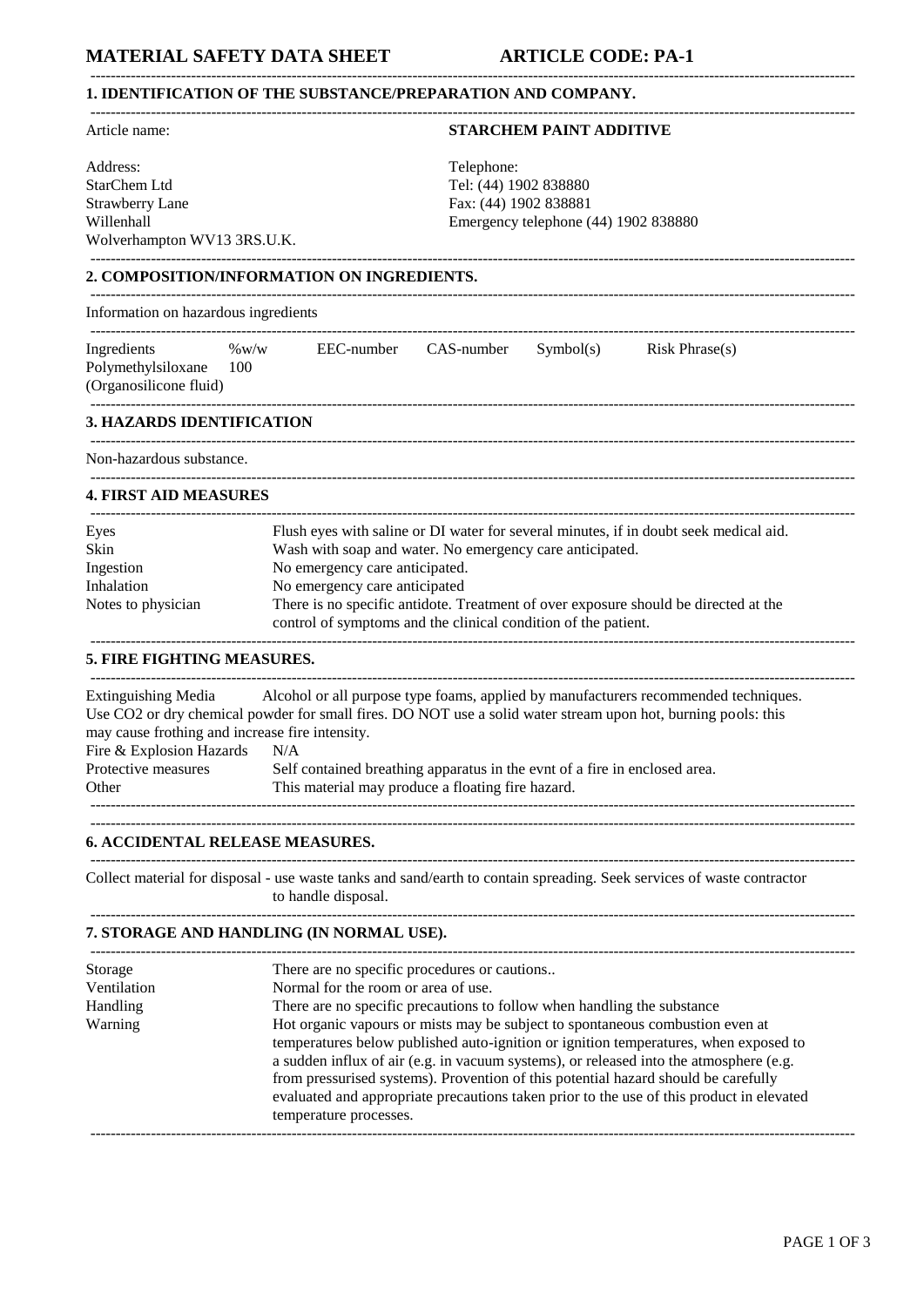## **8. EXPOSURE CONTROLS/ PERSONAL PROTECTION (NORMAL USE)**

|                               | Occupational Exposure Limits No data has been established.                       |
|-------------------------------|----------------------------------------------------------------------------------|
| Personal Protective Equipment |                                                                                  |
| Respiratory                   | Local exhaust is desirable. No respiratory protection is expected to be required |
| Hand                          | PVC, Rubber or nitrile gloves.                                                   |
| Eye                           | Eye goggles.                                                                     |
| Other                         | Eye bath and safety shower should be readily accessible from work area.          |
|                               |                                                                                  |

### **9. PHYSICAL / CHEMICAL PROPERTIES**

| Appearance                   | Clear viscous liquid                                 |
|------------------------------|------------------------------------------------------|
| Odour                        | Mild.                                                |
| p.H. as delivered            | $N/A$ .                                              |
| Molecular weight             | Polymer.                                             |
| Freezing Point               | $-25$ degrees C.                                     |
| <b>Boiling Point</b>         | $>200$ degrees C at 101325 Pa.                       |
| <b>Flash Point</b>           | 221 degrees C (pensky-Martens closed cup ASTM D 93). |
| Vapour Pressure              | $<$ 133 Pa @ 20 degrees C.                           |
| Vapour Density               | $>1$ (Air:1)                                         |
| <b>Relative Density (SG)</b> | $0.97 \& 25$ degrees C.                              |
| Solubility                   | Insoluble in water.                                  |
|                              |                                                      |

### **10. STABILITY AND REACTIVITY**

| Stability                        | Stable.                                                                                                                                                                                                                                                                                                                                                                                                                                                                                                                 |
|----------------------------------|-------------------------------------------------------------------------------------------------------------------------------------------------------------------------------------------------------------------------------------------------------------------------------------------------------------------------------------------------------------------------------------------------------------------------------------------------------------------------------------------------------------------------|
| Conditions to avoid              | Non Known.                                                                                                                                                                                                                                                                                                                                                                                                                                                                                                              |
| Materials to avoid               | Non Known                                                                                                                                                                                                                                                                                                                                                                                                                                                                                                               |
| Hazardous decomposition products | Burning can create carbon monoxide and dioxide. The former is more<br>likely to be present if the combustion is starved of oxygen. Carbon<br>monoxide is highly toxic if inhaled (by reducing the blood's ability to<br>carry oxygen); and carbon dioxide can be an asphyxiant at high<br>concentrations. Over exposure to combustion products may irritate the<br>respiratory tract. Formaldehyde and silicone oxides will be produced on<br>combustion, but neither are likely to be sufficient enough to be harmful. |
|                                  |                                                                                                                                                                                                                                                                                                                                                                                                                                                                                                                         |

### **11. TOXICOLOGICAL INFORMATION**

| Acute effects. |                                                                                                       |
|----------------|-------------------------------------------------------------------------------------------------------|
| Eyes           | May cause irritation and smarting. No known toxic effects.                                            |
| Skin           | Possible irritaion. No known toxic effects.                                                           |
| Ingestion      | No known toxic effects.                                                                               |
| Inhalation     | Probable irritation. Dense vapour may make subject short of breath if<br>inhaled in large quantities. |

--------------------------------------------------------------------------------------------------------------------------------------------------------

--------------------------------------------------------------------------------------------------------------------------------------------------------

--------------------------------------------------------------------------------------------------------------------------------------------------------

#### **12. ECOLOGICAL INFORMATION.**

No known data on persistence or degradability. No information is known or may be sumarised on the effects upon waste or natural water courses.

#### **13. DISPOSAL CONSIDERATIONS.** --------------------------------------------------------------------------------------------------------------------------------------------------------

Incinerate in a furnace or otherwise dispose of in accordance with national or regional measures that may be in force in your area.

--------------------------------------------------------------------------------------------------------------------------------------------------------